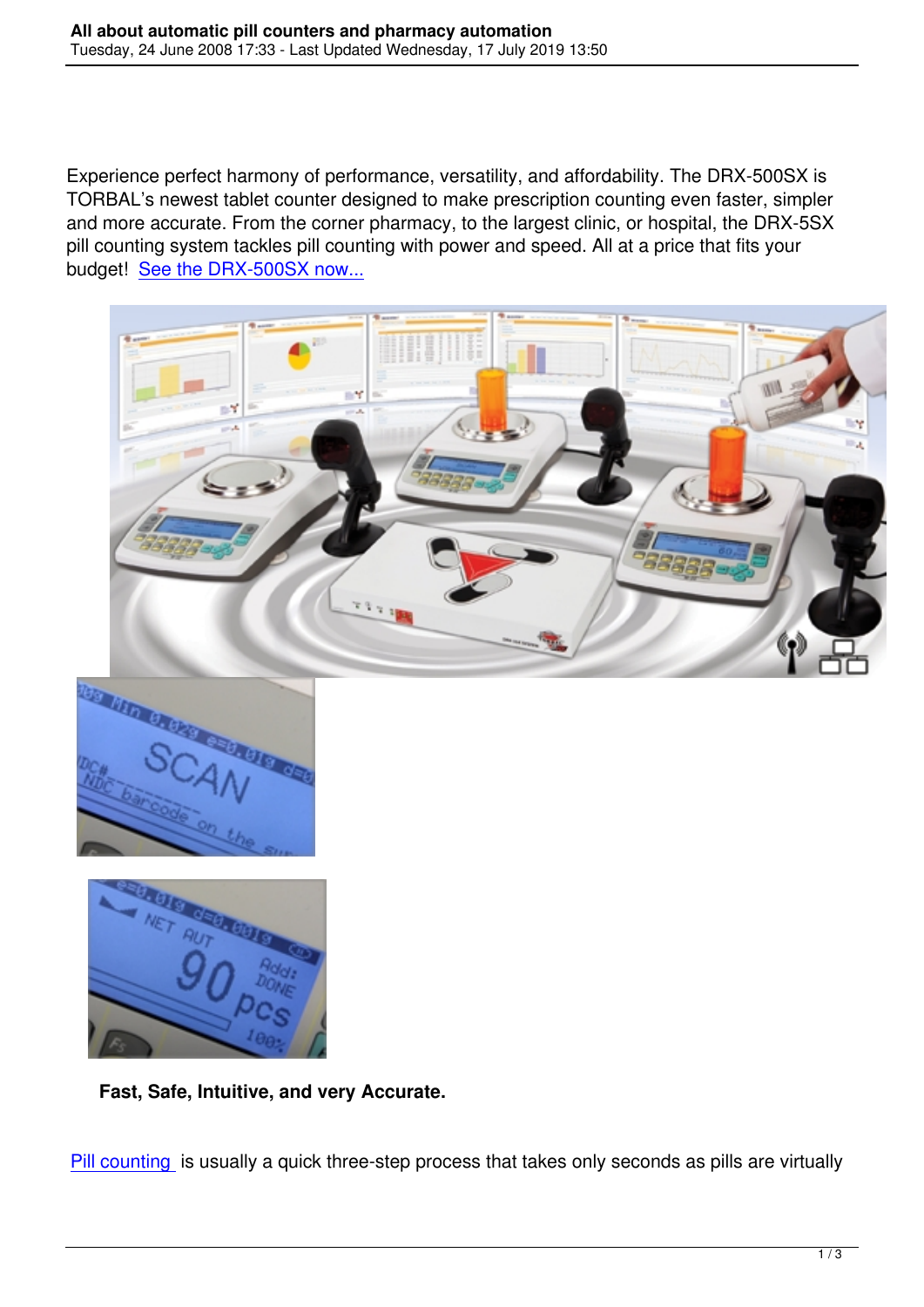counted as fast as you can pour them. Unlike what is true about many mechanical pour-through pill counters, when counting with a TORBAL, the pills never come in contact with any mechanical parts of the unit. This eliminates both cross-contamination and the need to clean between counts.



No cross-contamination , no frequent cleaning, and no parts to disassemble – that is the new PCS-1 TORBAL tablet and capsule counter. The PCS-1 is equipped with an Rx Verification barcode scanner, a biometric reader, two LCD displays and an automatic vial tray. Check out [the PCS-1 BETA in actio](index.php?option=com_content&view=article&id=51&Itemid=63)n by watching our video.



**TORBAL Pill Counting scales are NTEP Certified**